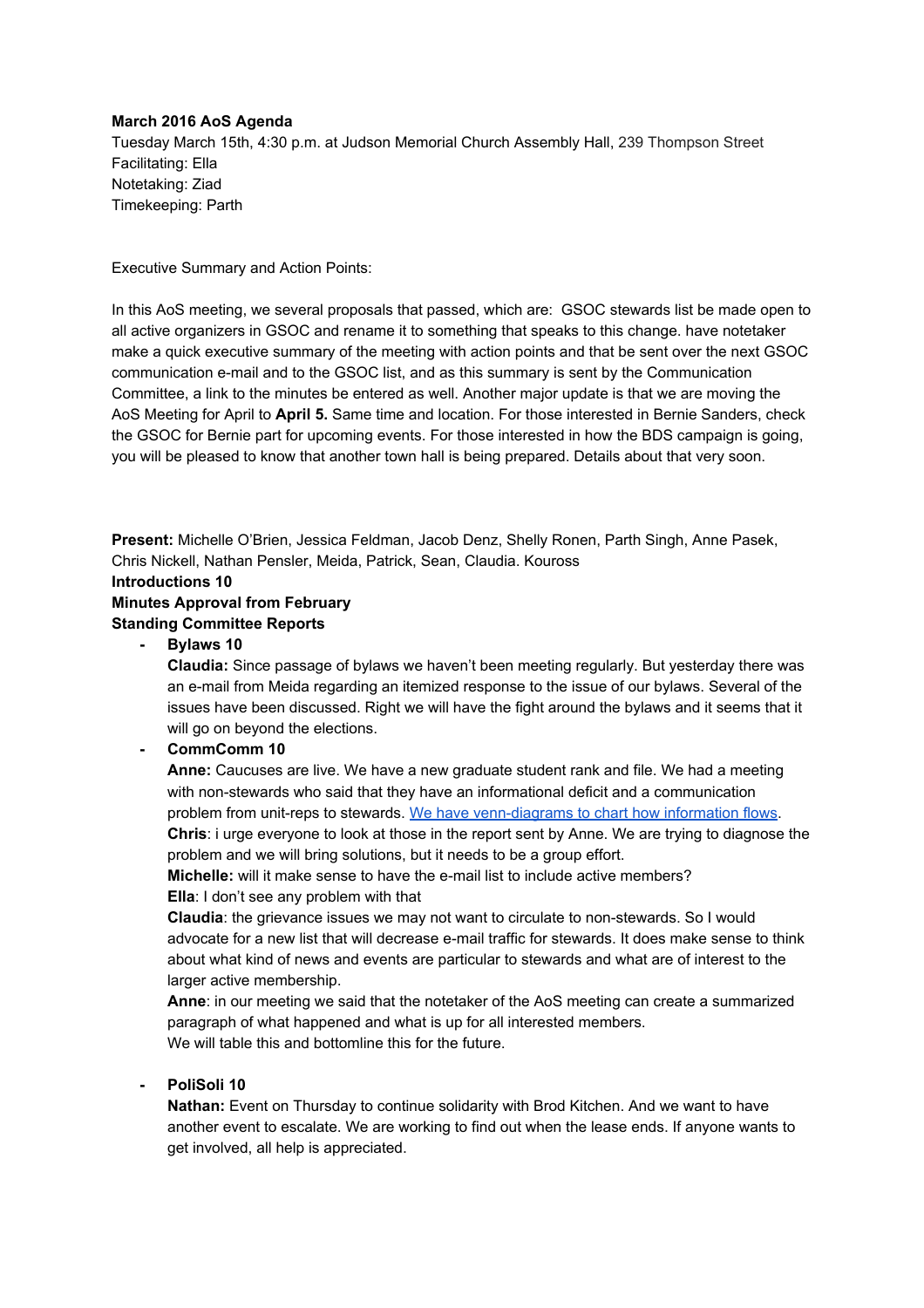**Ziad**: Rally against trump on Saturday. We also want to think about what events we want to be part of on May Day.

**Organizing Committee 10**

**Nathan:** been busy since last meeting. We are organizing particularly in Steinhardt and some in GSAS. Trying to do some direct action with Fight the Fee and the upcoming arbitration to compliment the grievance protest. We have been having meetings and organizing trainings that have been successful. We have had two meetings at Poly (Tandon) to check in with people there as member outreach meetings. Colette has been very helpful.

**Unit Reps 10**

**Ella:** Our second arbitration was last Tuesday. Seems like it went pretty well. Both sides are presenting briefs and we are supposed to hear back in one month, but may take more (these are about cancelled classes - this is a big precedent case). We have a meeting with Gail tomorrow morning - we have only received half of the health care grievances settled, not sure why the other half is in the dark - and we have resolved all late payments.

# **BDS Town hall Report back**

**Sean:** The 9th we had a BDS town hall. It lasted about 2.5 hours with two breaks. It went well. There was about 50 - 60 people turnout and orderly procession of speakers. It seemed like a lot of the people there had their minds made out, and not on the fence. This is expected since it was the first event. Hopefully next time, with more publicity, there will be more middle-ground people. Hopefully we will have the another town hall in addition to the general meeting.

**Anne**: has there any been media-coverage? Do you want the communication committee to have a press release?

**Nathan**: As a member of the GSOC for BDS committee, we are doing our own outreach to media. There will be a bunch of articles coming up.

**Michelle:**As GSOC our main responsibility is to support as democratic a process as possible.

## **How to Increase Communication**

Regarding opening up the e-mail list to non-steward organizers who feel a bit in the dark, that is because a lot of communication goes on the stewards list.

**Nathan**: the last thing we need is another list. We already have GSOC DISCUSSION. We should use that again.

**Anne**: how do I add people to GSOC on discussion.

**Nathan**: Jeremy Dolan administers that list. I can ask him to turn it over to Comms.

**Anne**: There is great value in having summary e-mails and highlight action items - so that we know who is doing what and this creates accountability and responsibility. It would be recycling of Agenda and minutes. So: an executive summary with action items.

**Shelly**: that's a great idea. We should make it as simple as possible. An idea is to have action items at the top so that they're visible.

**Chris**: two things to address: 1) this process; i think it is important to have an executive summary. 2) there is also trouble with flow of information from unit-reps to stewards. How do we get that information circulating as well.

**Nathan:**That's important regarding Unit Reps. 2) I think we should get people to come to AoS meetings as much as possible.

**Claudia**: can we make Aos meetings facebook events.

**Michelle**: any consensus or vote on extending the AoS e-mail list to

**Shelly**: we have two proposals: a separate list or extending AoS e-mail list to all active members.

**Claudia**: We can change its name from AoS list to something else like: GSOC active members.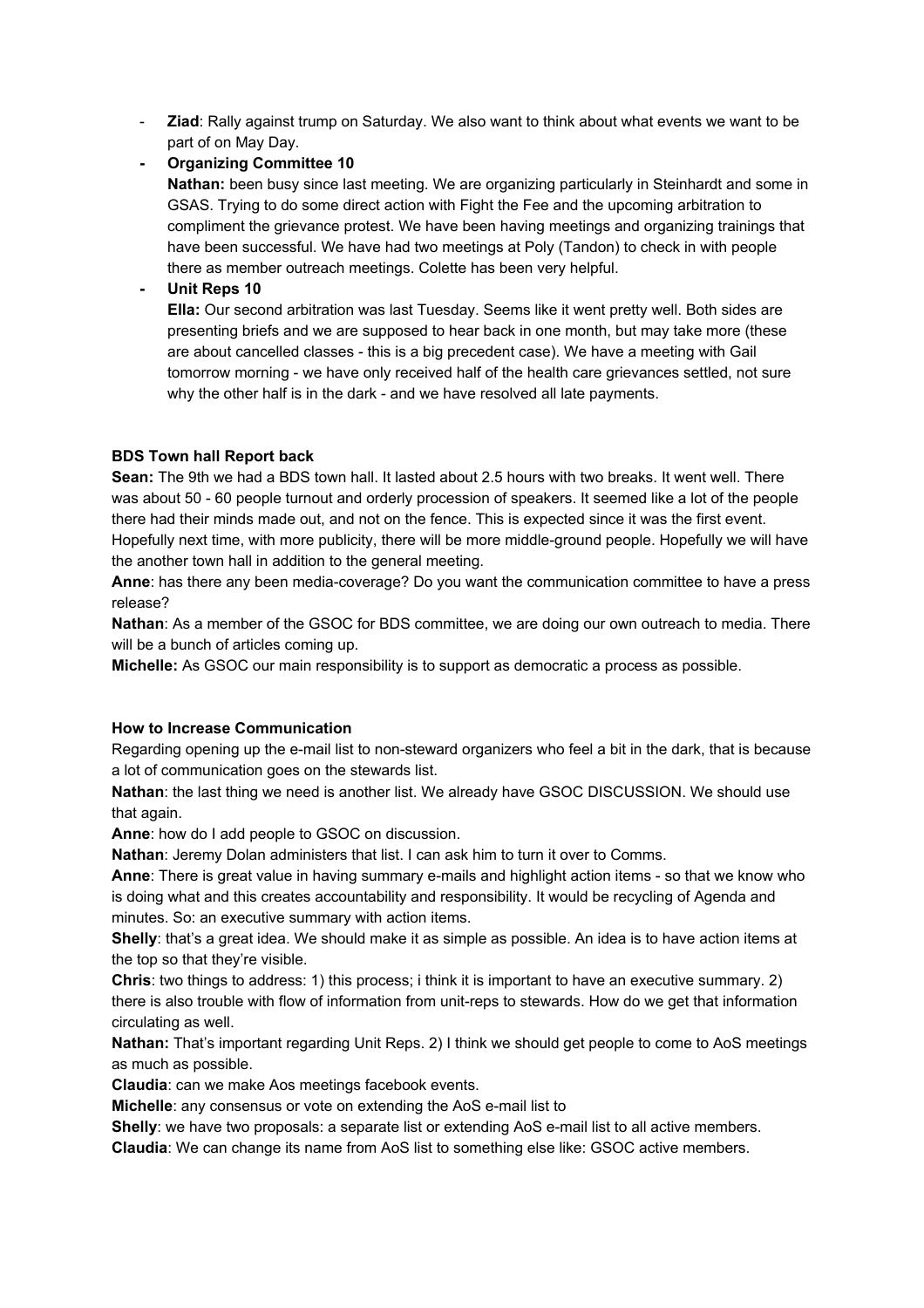# **PROPOSAL: GSOC stewards list be made open to all active organizers in GSOC and rename it to something that speaks to this change. Result: UNANIMOUS VOTE.**

#### **Regarding Unit Reps:**

**Ella**: Do you want us to forward you e-mails? **Anne:** I will amend that by saying: executive summaries after meetings. **Ella:**to clarify: do all the stewards want these updates or just comms? **Claudia:** I'd rather get a set of executive summaries.

# **Proposal: have notetaker make a quick executive summary of the meeting with action points and that be sent over the next GSOC communication email and to the GSOC list. Amendment: link to the minutes and executive summary from Comms.**

#### **General Assembly Meeting Strategies (Ella)**

**Ella:** We made this move to have the meetings always at the same times to get more people out to meetings. The general assembly meetings have a pretty good turnout and we are seeing new faces. But in these meetings we don't have much to do except summarize the AoS Meetings. I think it would be more productive to use the general assemblies to have discussions about political issues, or NYU issues rather than just update people on what's going on.

**Jacob:** The general assembly meetings could be an opportunity for people who are interested but don't want to get so much involved, but interested in being a responsible union member, would make them filter.

**Nathan:** Can we try to figure out collectively what GSOC's political project should be and allow opportunity for people to debate that. We could have a poll in advance and put it to membership and whatever the most pressing issues are we can debate them and have a discussion on them.

**Sean:** Both of these ideas sound good. But I am weary of having our general assembly meetings being political whereas we have to have a lot of emphasis on organizing and getting people plugged into that. I want to make sure that we are using this space to build the infrastructure of our union rather than just have a talk shop.

**Claudia:** I like the participatory idea (nathan's). The other thing I suggest: we should change the name of AoS meetings to members meetings, in order to mobilize people and make them feel that they are the union and not just the AoS are the union.

**Parth:** I have a feeling that people know what the union is but not very keen on joining. We need to bring our good work out into the focus. We can have some media to publicize our achievements. Just a brief thing. That will show that we are actually doing something and an image is more striking. **Chris**: the idea of Nathan is intriguing but logistically nightmarish. There are strategic reasons why we

need to reserve places at NYU. we need to think really carefully why we need an NYU place for a particular thing.

**Nathan:** There is no reason why we need a NYU specific space, but BDS is very special because some jews don't step into churches. That was a special case.

**Michelle**: Of all the ideas so far, my favorite is Jacob's. Changing the name of this group is appropriate. That is going to be a fairly small percentage that we can grow over time. There is a much larger number of people who want to support but not interested in getting a lot of emails. So 2 or 3 meetings across the year that they can come to with some short discussion and a few agenda points - this will draw people.

**Claudia:** I think that whenever we have an election that this big mass meetings we can have candidates do statements and have voting happen. I would devote extra time to noncheesy icebreaking activity to bolster the union feeling and connectivity.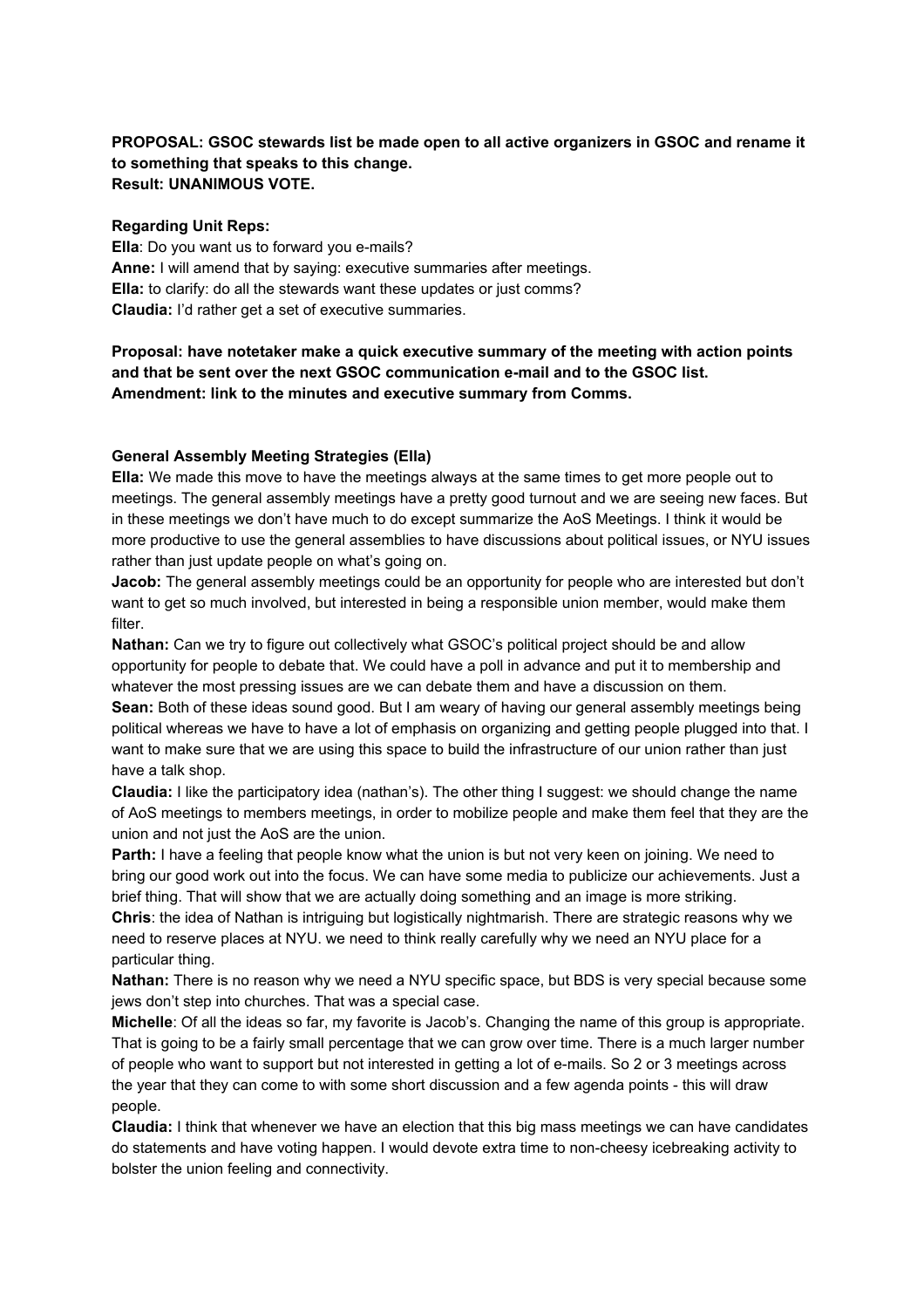## **Elections [Update](https://docs.google.com/document/d/1l-3PUx0jYRtk27_oQx3T18hwgXv99mJ1ED-gJN375Po/edit?usp=sharing)(Votes Committee + Patrick)**

**Ella:** We count 545 current members dues paying members and probably more if we cross check. **Meida:** We calculated the average based on monthly dues-paying members.

**Claudia:**so according to your definition, anyone who worked is counted.

**Meida:** that's how different JC members are counted.

**Nathan:** I wanted to raise a concern putting aside questions about who is a member. What we want to get a sense of is what the reasonable expectation over the next 4 years. Because our early months we are surely going to have less members.

**Meida:** I do expect your delegates to go up. In 2003 and 2004, the monthly numbers over the year was higher over what they are right now. For example in december 2003 there were 802 people. In january it was 672 and then february 794. In april: 828 May: 399. In August 183. In september it was 616. October:

774. November 803. Those numbers are an indication that the erratic differences are gonna smoothen themsleves out. You're going to always have to have an organizing plan that is focused on signing new people up. The adjuncts are struggling in the same thing.

**Claudia:** our 2110 bylaws operate by members, and not by dues (as specified by the constitution),

**Meida:**the way we allocate the delegates is by averaging dues paying members across months.

Shelly: do you have the members for the recent months?

**Meida:** I can get you them, but I don't have them on me now.

**Ella:** can I confirm that you we can update our amounts of delegates to the JC every year depending on the new monthly average?

**Claudia:** and we won't get opposition to have these elections next year?

**Meida:**(a sort of) yes.

**Nathan:** And next year will the months of this year be counted to the average?

**Meida:**I don't know the answer to this question but we are not looking to disadvantage you.

**Shelly:**so it is average from day 0?

**Meida:**usually it is over the 3 year period. We are not looking to disadvantage you and we understand the argument about the start-up year.

**Anne:**I want to bring up that there has been great difficulty of getting NYU to deduct dues. We are in a position to be disadvantaged by NYU.

**Meida:**you don't work for the only employer that screws with dues deductions. 1) NYU won't process dues if they don't have N Numbers. And we showed them an arbitration from 10 years ago. 2) NYU weren't deducting from the stipend (but that doesn't affect) 3) whether or not they were deducting dues on grading - and they said that they are. By the end of the Fall, december 15, we had submitted cards on 702 people and they deducted dues on 601.

**Claudia:** given the structure of semester here, knowing that we are in a start-up year. And after the last semester we have to start over with mostly new population and there is the additional degree of nyu processtime. Could it make sense to assume that we will probably get to 600 card signers as well, so 600 workers per semester. Is there a reason why this is not the assumed number we have? In a start-up year, the monthly average idea doesn't accurately represent the amount of card-signers and workers. **Meida:** this is the way other locals do it. There are other places in which membership fluctuates

**Jacob:** Claudia you keep bringing up the membership definition by dues dollar. Do you think it sets us as a disadvantage?

**Claudia:**there is a standard in the constitution, this method here is not in the constitution and there is no mention of monthly average; but it seems to get away from the spirit of hte law and i wonder why this should go unchallenged if it's hindering our capacity to start-up as a full member of 2110, and not in-line. **Jacob:** so we can

**Chris:** The constitution is crystal clear:

**Meida:**but that would give you less delegates.

**Chris:**it is important for us for consistency.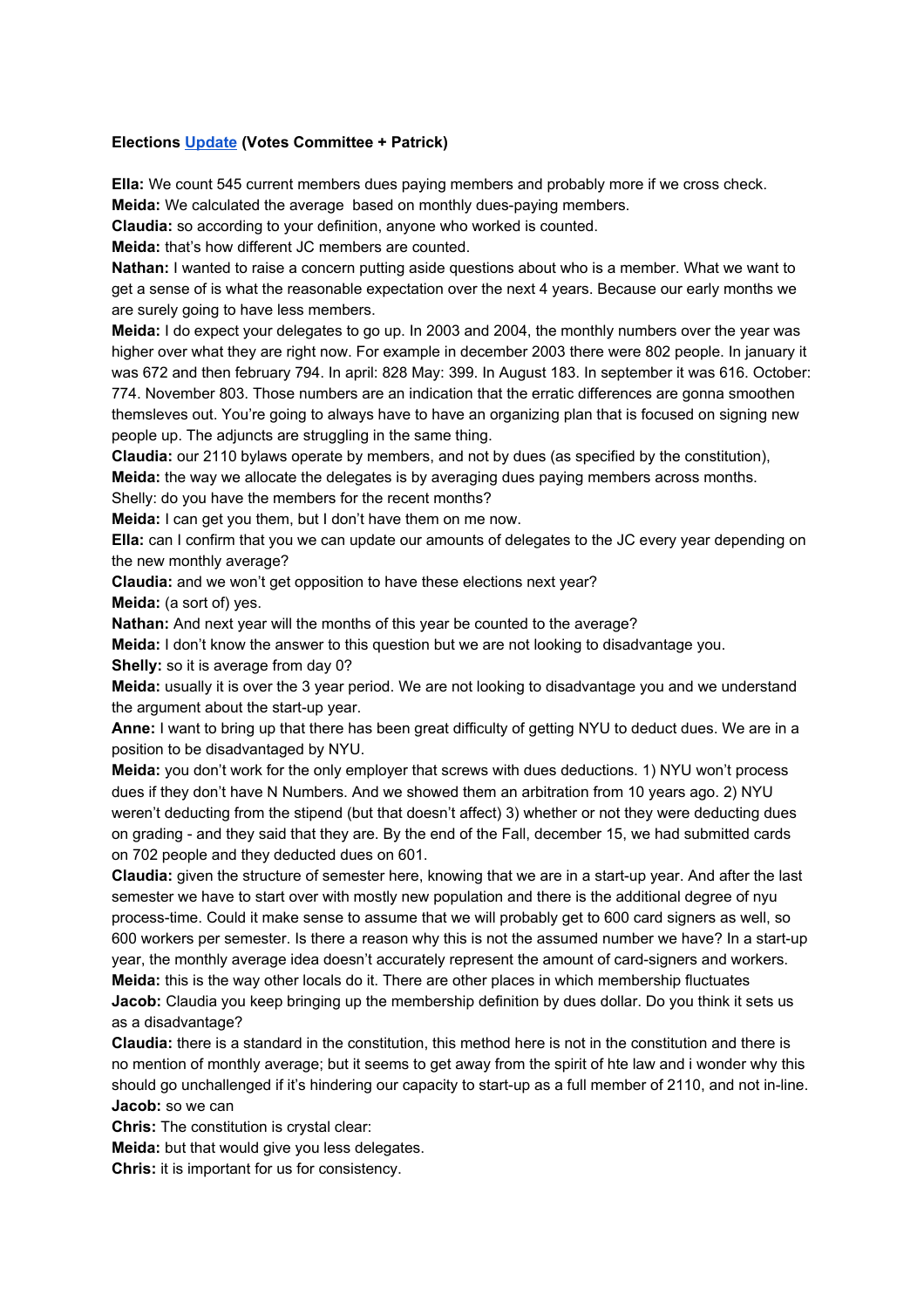**Michelle:** constitutional consistency is not the holy grail - we are negotiating whether another way is fair. But we don't believe that the constitution should be applied across the board.

**Claudi**a: my point is that it is up for debate how to deal with this.

**Sean:** we should move on.

**Meida:**we have been very clear about the issues we had with the unit bylaws and you asked us to be very specific. We tried to narrow. There are a lot of things we can critique in the bylaws. You can have the bylaws you want to have as long as they're not in conflict. I know you were upset that you couldn't make it to the JC meeting. But you can revise the bylaws.

**Nathan**: so this wasn't a formal strike down of the bylaws. It was a request for revision. We don't have the power as AoS to revise. So what is the ask. Is your view that the bylaws committee would propose a revised version of the bylaws to membership? And we have a vote on the bylaws.

**Meida:**you invented the wheel in terms of the bylwas, so i'm reluctant to tell you how to deal with an internal issue. But yes we are asking you to revise the bylaws so that we don't go into confrontation over the bylaws. There are a lot of issues that are important for this unit. We like to get through the hump of the bylaws. I don't see why you did unit bylaws. Even your actions recently about a caucus policy. You could spend the year testing the water and how to operate as a union here using the 2110 bylaws as an umbrella. And then come to conclusion…

**Chris:** you waited 5 months to come back to us. You could've waited 2 additional months for us to have JC representation to have a say in the matter and be able to vote.

**Claudia:** two central issues with our bylaws: JC allocation and membership definition. The unit has a right to define its unit membership.

**Ella:**we should close discussion for now and continue next time.

#### **Raises Grievance (Ella)**

**Ella:** We are doing more research and know that it is also a problem in Tandon. People have not been getting the 2.5% increase. They haven't seen a raise in the last 2 years.

**Meida:** will be good to crunch the numbers. **[redacted]**

**Nathan:** we are getting quite technical, but: even for GSAS, there are small amounts of raises that do not go up for 2.5. In Tandon it's more systematic reason why there haven't been raises.

#### **International Taxes Screwup**

**Ella:** meeting with Gail tomorrow and I'm going to try to talk to them and ask them to send a follow-up e-mail and clarify ambiguous things.

**Nathan**: is this something we can grieve?

**Anne:**the unit reps can advise HR to address problems facing the membership as well as students more broadly. It looks like the problem is not specific to university or glacier but a fucked up thing with the IRS that targets international students.

**Chris:**it's the transposition of a number on a form that pertains to international students. **Ella:** particular asks: to sort out who they're sending it to.

**Chris:**there is the case that other universities are exemplary with this, like RIce.

## **GSOC for Bernie Report back (Kouross)**

**Kouross:** we have been successful. We have outreached to Bernie folks. We have done 3 phone banks. We have met 20 NYU students, mainly undergrads. We are doing some campus activities and outreach to the active groups on campus. I went to a meeting called CUNY Struggle, their big thing is april 13th (the million student march). And May 1st as well. So we will see marches and protests across the next month, CUNY-based.

**Michelle:** any recent information about the International?

**Jacob:** they haven't endorsed.

**Claudia:** any more phone-banking dates set-up?

**Kouross:** no. but we are doing registration drives. And hopefully we will do some media.